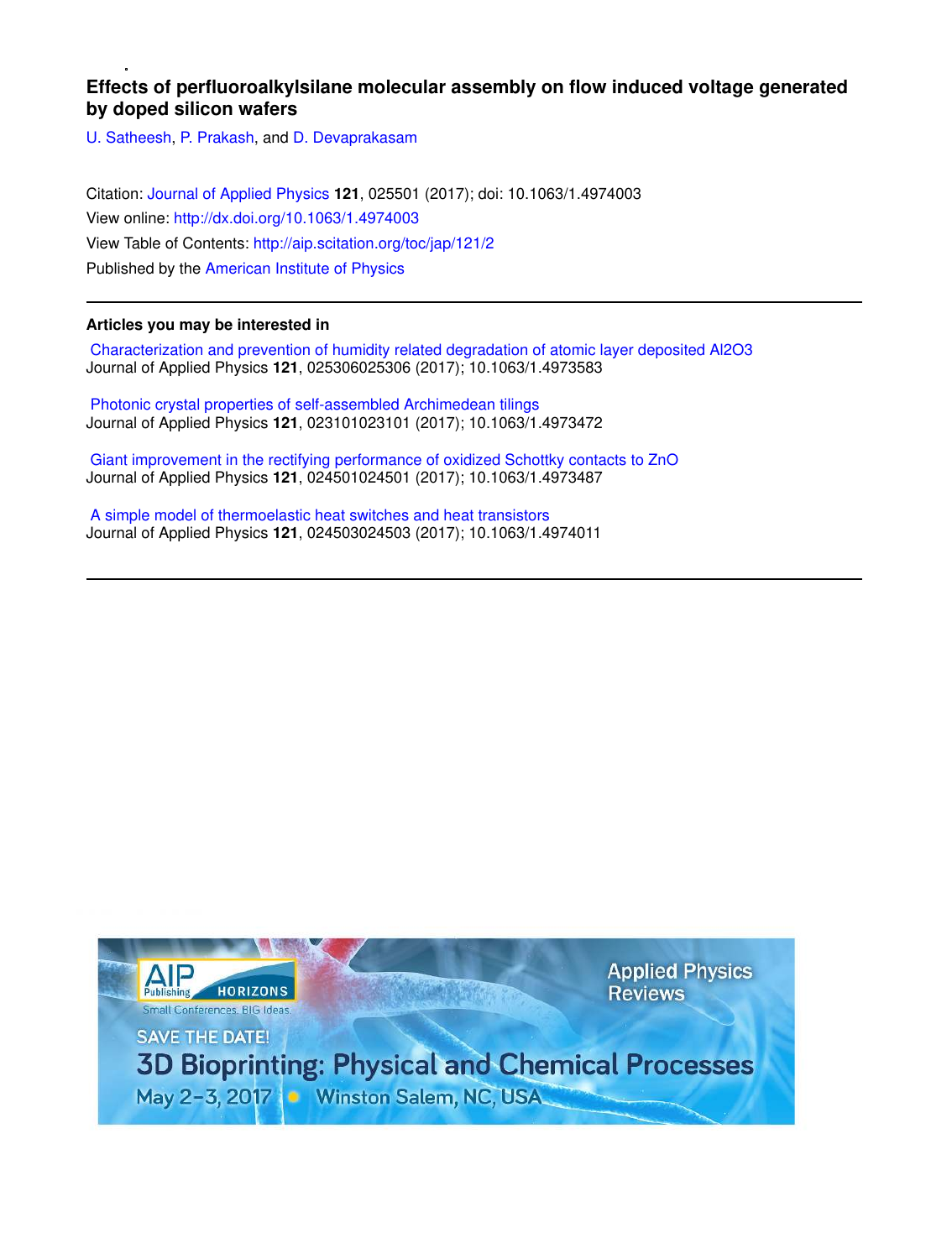

# Effects of perfluoroalkylsilane molecular assembly on flow induced voltage generated by doped silicon wafers

U. Satheesh,<sup>1</sup> P. Prakash,<sup>1</sup> and D. Devaprakasam<sup>2,3,a)</sup>

 $1$ Department of Nanosciences and Technology, Karunya University, Coimbatore, Tamil Nadu 641114, India  $2D$ epartment of Mechanical Engineering, School Mechanical and Building Sciences, VIT University, Chennai, Tamil Nadu, 600127, India 3 InCUBE-EngSciRes R&D, Udumalpet, Coimbatore, Tamil Nadu 642126, India

(Received 14 July 2016; accepted 31 December 2016; published online 12 January 2017)

We report the effects of surface modifications on (i) Seebeck coefficients and (ii) flow induced voltage generations of the n-type (n-Si) and p-type (p-Si) silicon wafers. The surfaces of n-Si and p-Si wafers were coated with 1H,1H,2H,2H- perfluorooctyltrichlorosilane (FOTS) molecules. The surface modified n-Si and p-Si of size 12 mm  $\times$  4 mm were mounted on the  $\pi/4$  angle inclined experimental mount, and nitrogen gas was flown over the inclined surface at the subsonic velocities, 5.3, 10.61, 15.91, 21.22, and  $26.52 \text{ ms}^{-1}$ , and the voltage difference between the lead and rear ends of pristine and surface modified n-Si and p-Si was measured. The experimental results and theoretical relations are presented. The flow induced voltage generation is caused by the interplay between the Bernoulli flow and Seebeck effect. The flow-voltage response results show that the half coated and full coated n-Si and p-Si wafers generate more voltage than that of the uncoated at a given velocity. The band theory reveals that the flow of nitrogen gas accumulates charge carriers at the FOTS self assembled monolayer (SAM)—silicon interfaces, which resulted in the more voltage generation by full and half coated ni-Si and p-Si surfaces than that of the pristine surface. The enhanced voltage generations and high sensitivities are caused by an effective increase of the gradient of Fermi Energy  $(E_F)$  (Seebeck coefficient) due to FOTS SAM coatings. Because of that the FOTS SAM modified n-Si and p-Si are become highly sensitive to nitrogen gas flow. Published by AIP Publishing. [http://dx.doi.org/10.1063/1.4974003]

#### I. INTRODUCTION

Short chain organosilanes are usually in the order of few nm,<sup>1-5</sup> and when they are self assembled on the solid surfaces, they modify the surface properties, optical properties, electronic properties, mechanical properties, and thermal properties of the native solid surfaces.<sup>1–3,6–8</sup> By using different methods like liquid phase<sup>9</sup> and vapor phase,  $4,10-13$  organosilane self assembled monolayers (SAMs) can be easily patterned on the Si wafers and other engineering surfaces. SAM modified solid surfaces are used as sensors and detectors and find applications in many fields of engineering and technology.<sup>1,5,14</sup> Self assembled monolayers of perfluoroalkylsilanes are highly hydrophobic and thermally stable on solid surfaces because of the order-disorder mechanisms of  $CF_2$  and  $CF_3$ <sup>2</sup> Synergism of the properties of the perfluoroalkylsilane SAM with solid surfaces produced very sensitive and highly active surfaces, which are successfully used in many engineering and technological applications.<sup>6,15</sup>

Highly doped silicons are used as thermo-electric devices and sensors in many engineering applications because of their high Seebeck coefficients.<sup>14,16–19</sup> Earlier literature studies report that the flow of fluids over the surfaces of heavily doped silicon, carbon nanotubes, graphene, and other doped semiconductors generates measurable amounts of voltage difference between the lead and rear ends. $20-30$  It is observed that the magnitudes of the generated voltages are proportional to Seebeck coefficients  $(\alpha_s)$  of the respective materials and the square of the differential flow velocity. When a steady flow of nitrogen gas passes over an inclined surface at  $\pi/4$ , the velocity difference between the lead end and the rear end of the solid surface produces a pressure difference due to Bernoulli flow and the pressure difference in turn gives rise to the temperature difference because of the incompressible characteristics of gases. This temperature difference produces a finite voltage difference due to the Seebeck effect.<sup>21,22,31,32</sup>

Our objective of the study is to understand the effect of FOTS SAM modification on the Seebeck coefficient and flow induced Seebeck voltage generations of n-Si and p-Si semiconductors and further investigate the flow sensitivities of the same for the nitrogen gas sensing applications. In this work, we designed and developed an experimental setup to measure nitrogen gas flow induced voltage generation and measured voltage generated by uncoated, half coated, and full coated n-Si and p-Si wafers. Based on the band theory, the effect of FOTS SAM coating on Seebeck coefficients and voltage generation due to nitrogen gas flow was analysed and discussed.

#### II. THEORY

#### A. Seebeck effect of the silicon-FOTS SAM

In bi-metal junctions, when the ends were kept at hot and cold temperatures, the valence electrons in the hot end

a)Author to whom correspondence should be addressed. Electronic mail: devaprakasam.d@vit.ac.in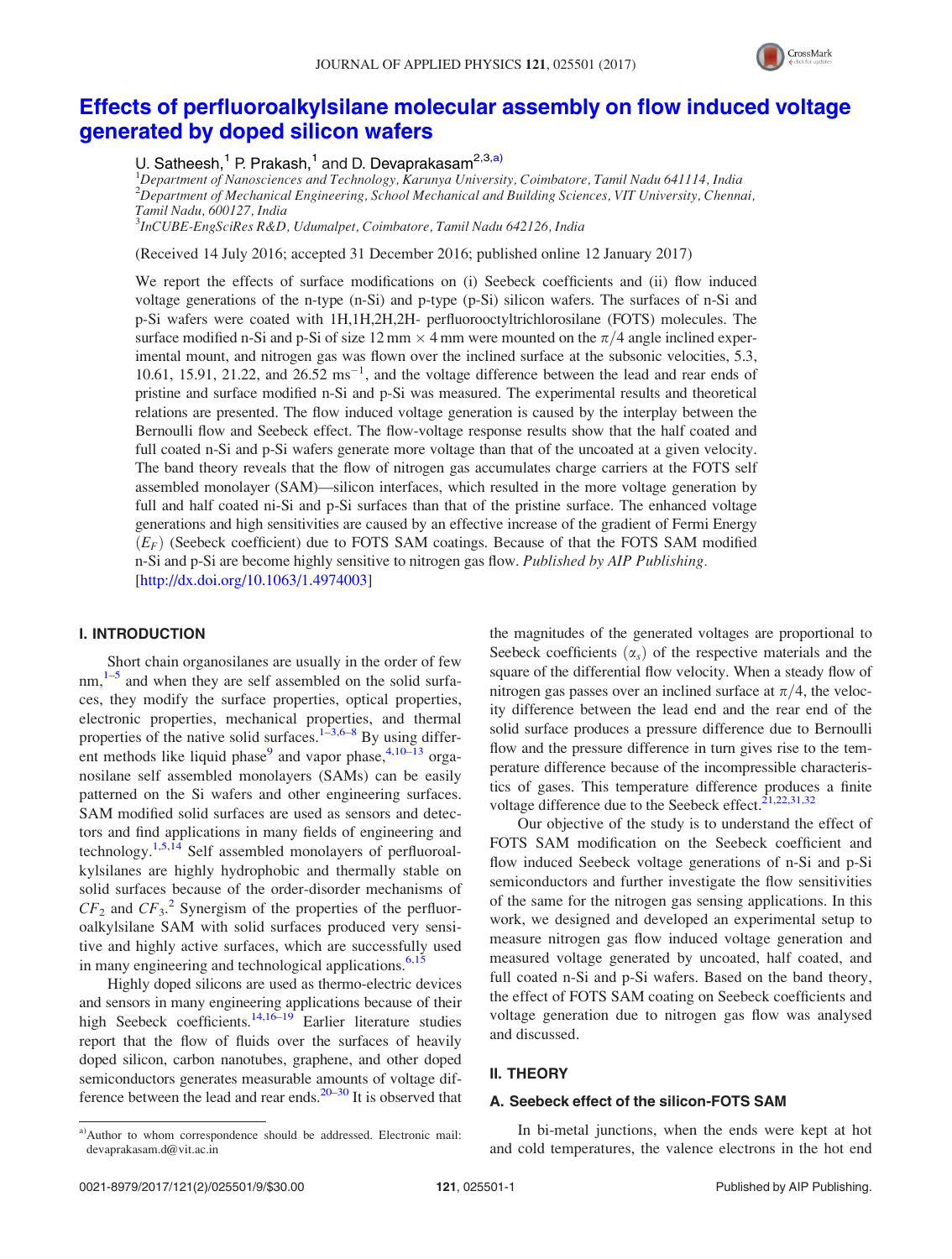have high kinetic energy and become more populated, and higher concentration electrons above the Fermi energy in the warmer part move towards the cold part, which results in a finite voltage difference between hot and cold ends, and this is known as the "Seebeck Effect." In semiconductors, the temperature gradient causes the gradient in the Fermi energy. According to the Fermi-Dirac distribution and band theory, when the temperature increases, the Fermi energy level moves towards the conduction band. The temperature difference between the hot and cold ends of the silicon causes a gradient in Fermi energy levels.<sup>14,16–19</sup> Therefore, the Seebeck coefficients of n-Si and p-Si are defined as the gradient of the Fermi energy  $E_F$  with respect to temperature

$$
\frac{\Delta E_F}{q} = \alpha_s \Delta T \tag{1}
$$

or

$$
\alpha_s = \frac{1}{q} \frac{d}{dT} (E_F), \qquad (2)
$$

where the Fermi energy of n-Si is  $E_F = E_c - kT ln \left( \frac{N_c}{N_d} \right)$  and that of p-Si is  $E_F = E_v + kT ln\left(\frac{N_v}{N_a}\right)$ .

As we know that for silicon the energy gap  $(E_{\varrho})$  is also function of temperature  $E_g(T) = E_g(0) - \left(\frac{\alpha T^2}{T+\beta}\right)$ , where  $E_g(0) = 1.166 \text{ eV}$ , experimental fit  $\alpha = 4.73 \times 10^{-4} \text{ eV/K}$ and  $\beta = 636$  K Any change in temperature changes the absolute values of  $E_c$  and  $E_v$  and results in a change in the Fermi-Dirac distribution function. Hence, there are two contributions to Seebeck coefficient  $\alpha_s$ , (i) change of  $E_F - E_c$  and  $E_F - E_v$  and (ii) change of absolute values of  $E_c$  and  $E_v$ . The temperature difference in the silicon causes a net flow of phonons from hot to cold. In a certain temperature region  $(-10 K to 500 K)$  and for non-degenerate silicon, a transfer of momentum from acoustic phonons to the charge carriers can occur. As there is a net phonon momentum directed from hot to cold, this would drag the charge carriers towards the cold side of the silicon. Taking account of all the contributions, the Seebeck coefficient of doped silicon is the sum of slope of  $E_F$  and internal electric field E which was induced by net diffusion currents and by phonon-drag currents. It can be expressed as, (i) for n-Si

$$
\alpha_s = -\frac{k}{q} \left\{ ln \frac{N_c}{N_d} + \frac{5}{2} + s_n + \phi_n \right\}.
$$
 (3)

(ii) for p-Si

$$
\alpha_s = +\frac{k}{q} \left\{ \ln \frac{N_v}{N_a} + \frac{5}{2} + s_p + \phi_p \right\},\tag{4}
$$

where " $s$ " is the exponent describing the relation between relaxation time and the charge-carrier energy and  $\phi$  denotes the phonon drag effect. And the values of "s" are in the range of  $-1$  to 2, and value of  $\phi$  is zero for the highly doped semiconductor. It is reported that the Seebeck coefficient of silicon is a function of dopant concentration, $14$  and simplified expressions for heavily doped silicon  $(>10^{19}cm^{-3})$  at room

temperature are (i) for n-Si,  $\alpha_s = -\frac{k}{q} (ln \frac{N_c}{N_d} + 4)$  and (ii) for p-Si,  $\alpha_s = +\frac{k}{q} (ln \frac{N_v}{N_a} + 4)$  The Seebeck coefficient strongly depends on the impurity concentration, and both electrical and thermal conductivities have an influence on  $\alpha_s^{16-19,33}$  In practice, the Seebeck coefficient may be approximated in terms of electrical conductivity as a function of depth 'r' radial distance from the surface, proposed by Nieveld<sup>14,16-19</sup>

$$
\alpha_s = \frac{mk}{q} \left( ln \frac{\sigma_0}{\sigma(r)} \right) \tag{5}
$$

with  $\sigma_0 = 3.1 \times 10^5$ S/m and  $m \approx 2$ ; it is found that the effective Seebeck coefficient is equal to the coefficient of the surface layer plus a correction factor dependent on the shape of the conductivity profile. The above empirical relation (5) can be expressed in terms of resistivity as a function of depth 'r' radial distance from the surface,  $\alpha_s = \frac{mk}{q} (ln \frac{\rho(r)}{\rho_0})$  with  $\rho_0 = 5$  $\times 10^{-6} \Omega - m$  and  $m \approx 2.6$ .

From Equation (5), it is very obvious that the selfassembly of the FOTS SAM changes both the electrical conductivity and thermal conductivity of the surface and subsurface. The silane groups of the FOTS molecules were chemically bonded to the surface of the n-Si and p-Si through oxygen and this would change the impurity concentration of n-Si and p-Si surfaces, which results in a change in values of both  $E_F$  and  $E_c$ . Moreover, FOTS molecules are high band gap semiconductors  $(E<sub>g</sub> = 3.8 \text{ eV})$ . Therefore, FOTS molecules on the n-Si and p-Si surfaces act as energy barriers to charge carriers. Therefore, the Seebeck coefficients  $(\alpha_s)$  of the doped n-Si and p-Si are given by Equations (3) and (4).

### B. Bernoulli's effect on the silicon-FOTS SAM

When steady flow nitrogen gas passes over the inclined surface of highly doped silicon, the tangential component of the velocity " $u$ " of the outer flow depends on the streamline distance " $x$ " measured along the flat boundary as

$$
u(x) \propto u(0) x^{\frac{\theta}{(\pi - \theta)}}.
$$
 (6)

For  $\theta = \pi/4$ , then  $u(x) \propto x^{\frac{1}{3}}$ . The velocity difference  $\Delta V$ between the lead and rear ends produces pressure gradient  $\Delta P$  and the pressure difference produces a temperature difference  $(\Delta T)$  due to the incompressible characteristics of gases  $(\Delta P/P = \Delta T/T)$ .<sup>21,22,31,32</sup> The nitrogen gas flow will induce a temperature difference in the solid along the flow direction. The temperature difference, in turn, will result in a voltage difference V, defined as  $V_L - V_R$ , due to the Seebeck effect. The voltage difference due to the flow of nitrogen gas is given in terms of velocities and is given by

$$
\Delta V = 4\alpha_s k T_0 (\gamma - 1) (\Delta u^2) \times 10^{-6},\tag{7}
$$

where  $\gamma = 1.667$ ,  $k = 1$ , and  $T_0 = 300$  K. Equation (7) can be simplified and rewritten  $as^{21,22}$ 

$$
V = D_s u^2 \tag{8}
$$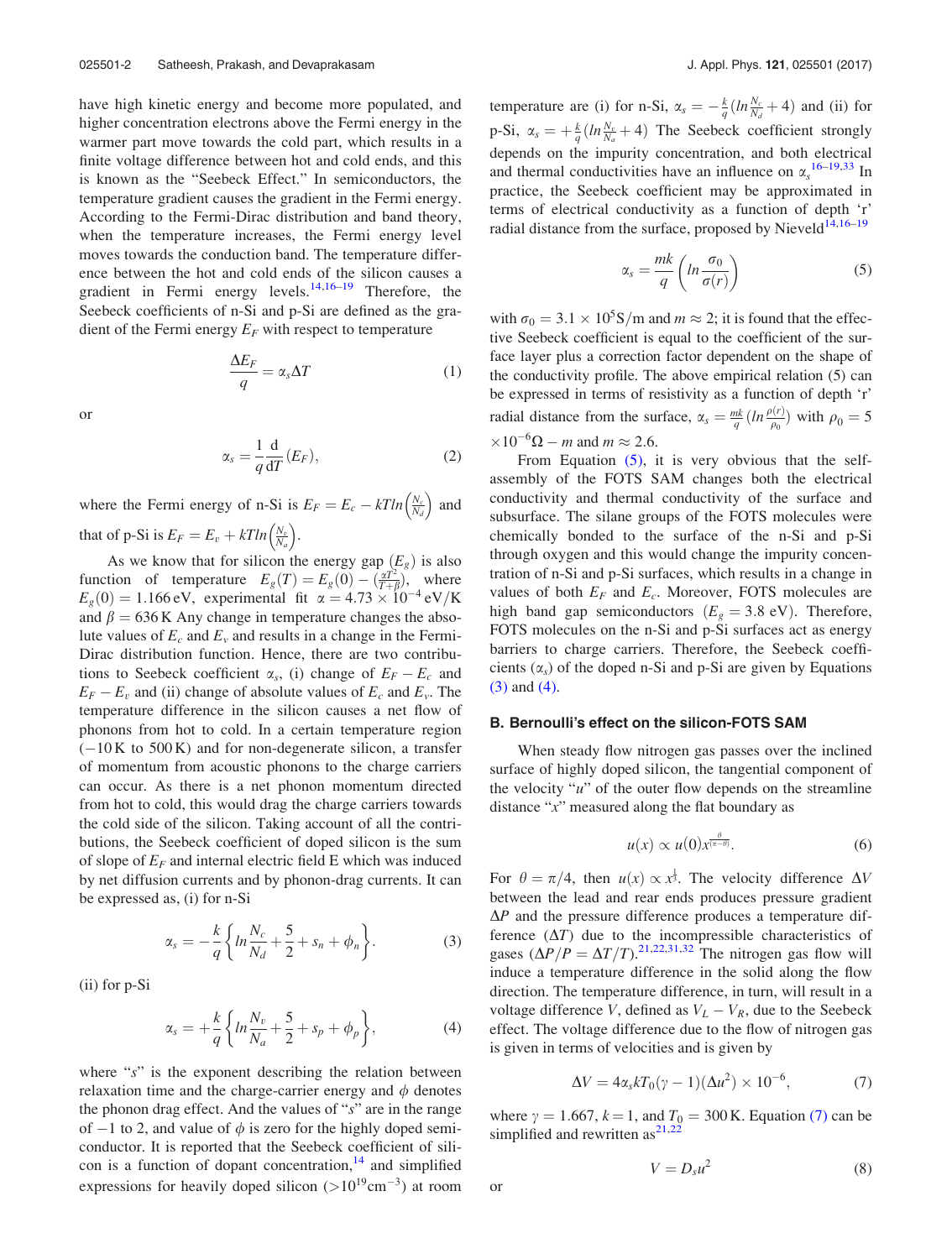$$
V = A_s M_n^2 \tag{9}
$$

V is proportional to the square of the velocity  $u^2$ ; it clearly indicates the linearity between V and  $u^2$  and  $M_n^2$ , where  $M_n$  is the Mach number given by  $M_n = \frac{u}{c}$ , c being the sound velocity( $c = 353 \,\text{ms}^{-1}$  for nitrogen at 300 K).

### III. EXPERIMENTAL DETAILS

#### A. Materials details

The n-type silicon wafers of single side polished,  $\langle 100 \rangle$ , crystalline  $(cubic(a = 5.4037))$ , 0.5 mm thickness with phosphorus dopant concentration  $\approx 1 - 3 \times 10^{18}$ cm<sup>-3</sup>, resistivity  $\rho \approx 0.01 \Omega$  cm, and the Seebeck coefficient  $\alpha_s \approx -450 \,\mu\text{V/C}$ and the p-type silicon wafers of single side polished,  $\langle 100 \rangle$ , crystalline  $(cubic(a = 5.4037))$ , 0.5 mm thickness with boron dopant concentration  $\approx 1 - 3 \times 10^{18}$ cm<sup>-3</sup>, resistivity  $\rho \approx 0.0095 \Omega$  cm, and Seebeck coefficient  $\alpha_s \approx +450 \mu V/C$ , were used. 1H,1H,2H,2H- perfluorooctyltrichlorosilane (FOTS) of 99.8% purity and Isooctane of 99% Purity were used. All the materials were purchased from Sigma Aldrich, USA.

#### B. Preparation of FOTS-SAM

1 mM of FOTS molecules were prepared in the isooctane solvent, and the solution was ultrasonicated for 15 min. The n-Si and p-Si wafers of size  $12 \text{ mm} \times 4 \text{ mm}$  were cut. The n-Si and p-Si wafers were immediately immersed/semi immersed in a freshly prepared solution for a duration of about 15 min. $3,15$  We also prepared n-Si and p-Si samples, which were immersed/semi immersed for 2 and 18 h in the freshly prepared solution. After SAM deposition, the p-Si and n-Si wafers were taken out and stored in a desiccator. The FOTS SAM formation on the Si wafers is shown schematically in Fig. 1. The FOTS SAM coated p-Si and n-Si wafers were used as sensing elements in the flow measurements.

#### C. FTIR, EDAX, and AFM Measurements

The Surfaces of the FOTS SAM coated n-Si and p-Si wafers were characterized by Grazing angle FTIR, Energy Dispersive X-ray Analysis (EDAX), and AFM. The FTIR spectra were taken by a Perkin-Elmer GX2000 spectrometer at 4  $\text{cm}^{-1}$  resolution for an optimized 512 scans with a liquid nitrogen-cooled MCT detector, and the spectra were collected by spectra software and a data acquisition system. The sample chamber and detector were purged with nitrogen gas before starting the experiment and at regular intervals. The sample stage has a fixed angle of incidence of 75°. Elemental analysis of FOTS SAM coated n-Si and p-Si wafers were investigated by an Oxford Instrument INCA Penta FXT X3 X-ray analyzer.

The surface morphology and topography of the FOTS SAM coated n-Si and p-Si wafers were characterized by Bruker Innova Atomic Force microscopy. The experiments were performed in the contact mode; the topography image was taken at a scan resolution of  $512 \times 512$  and the scan area was approximately  $1 \mu m \times 1 \mu m$ .



FIG. 1. Schematic of the half coated FOTS SAM on the surface of Si.

#### D. Experimental setup

The experimental setup shown in Fig. 2 consists of a flow duct  $(D)$ , which is connected to a nitrogen gas cylinder. The flow rate is measured with the help of a flow meter  $(F)$ . The sensor attached to an aluminum mount  $(M)$  is placed in front of the open end of the flow duct at an inclination of  $\pi/4$ . The FOTS SAM coated n-Si and p-Si wafers are attached over the aluminum mount. The sensing element was separated from the metal mount M with electrically and thermally insulating materials. The two copper connection leads are taken from the sensing materials using silver conductive paste, and then leads are connected to the National instruments NI-PXI-1044 Workstation. The mechanical valve was used to control the on and off flow of nitrogen gas at the interval of 1–2 s. The voltage response was measured continuously for a duration of 25 s at different flow velocities of 0.0, 5.3, 10.61, 15.91, 21.22, and  $26.52 \text{ ms}^{-1}$ .

#### IV. RESULTS AND DISCUSSION

#### A. Surface analysis

Fig. 3 shows the FTIR spectra of FOTS SAM on n-Si and p-Si surfaces. The  $CF_2$  symmetric  $(\nu_s)$  and asymmetric



FIG. 2. Schematic of the flow induced measurement setup.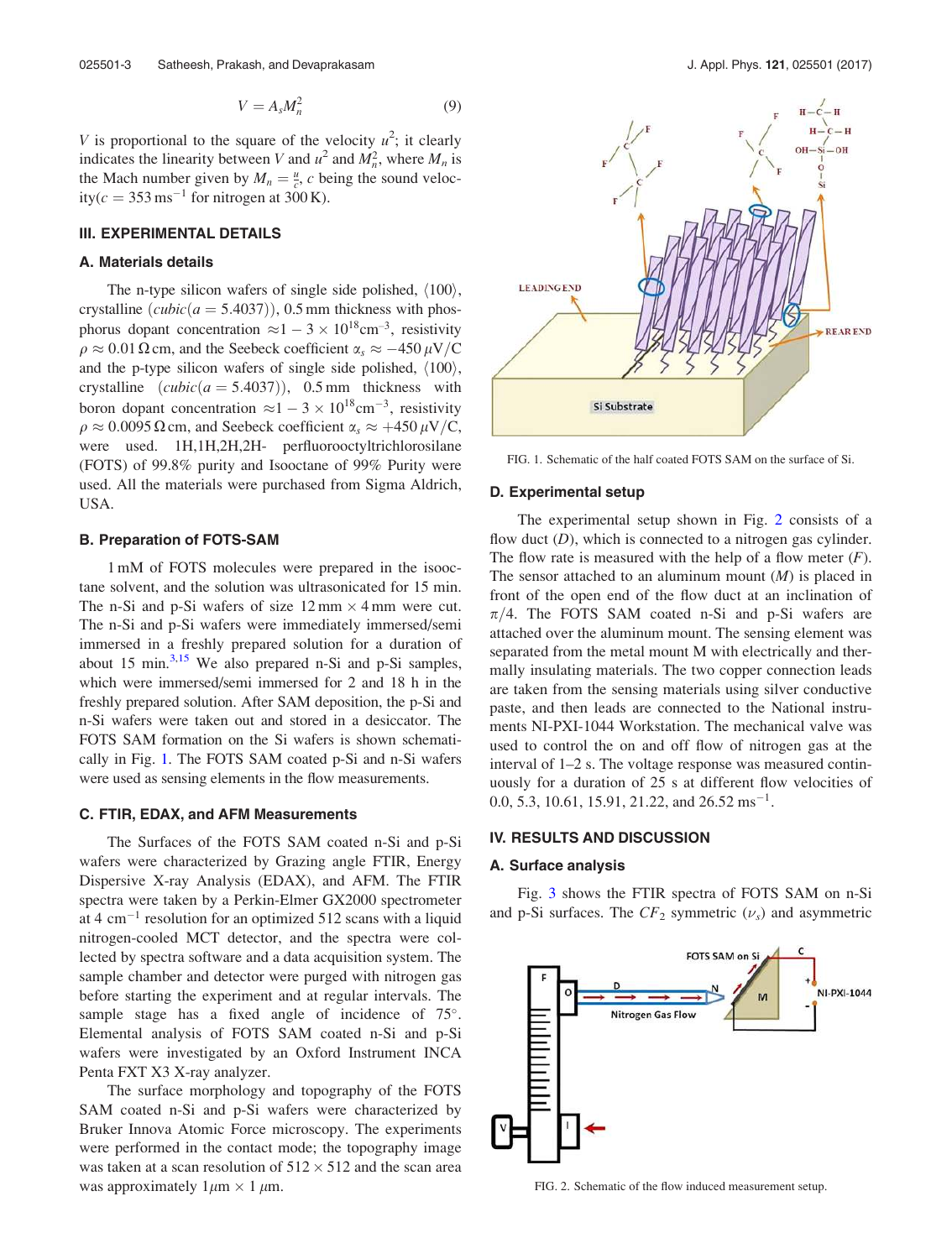

FIG. 3. FTIR Spectra of the FOTS SAM coated on n-Si and p-Si surfaces.

 $(\nu_a)$  stretching vibrations for the n-Si surface are observed at  $\nu_s = 1145$  cm<sup>-1</sup> and  $\nu_a = 1244$  cm<sup>-1</sup>, respectively, and those for the p-Si surface are observed at the stretching vibrations at  $\nu_s = 1151$  cm<sup>-1</sup> and  $\nu_a = 1248$  cm<sup>-1</sup>, respectively. The vibration at  $1076 \text{ cm}^{-1}$  indicates the presence of unpolymerized silanol group Si-OH, and the degree of polymerization is low in the case of n-Si compared to p-Si. The stretching vibrations of the polymerized siloxane network  $(-Si - O - Si -)$  for the n-Si surface are observed at 1020  $\text{cm}^{-1}$  and for the p-Si surface are observed at 1005  $\text{cm}^{-1}$ , respectively. The vibration at  $1076 \text{ cm}^{-1}$  indicates the presence of unpolymerized silanol group Si-OH, and the degree of polymerization is low in the case of n-Si compared to p-Si. From the observation, it is very clear that FOTS SAM molecules are more ordered on n-Si, and FOTS SAM molecules are more disordered on p-Si, indicated by the stretching vibrations and the degree of siloxane formation. The X-ray Elemental analysis of the FOTS SAM coated n-Si and p-Si surfaces is shown Fig. 4, and the presence of F, Si, and C elements was confirmed. The surface morphology and topography images were further investigated by AFM, and from the



FIG. 4. EDAX Spectra of the FOTS SAM coated on n-Si and p-Si surfaces.

topographic measurement, we estimated that the rms roughness of the n-Si surface is about 1.5 nm and p-Si surface is about 1.9 nm. The topography images of n-Si and p-Si are shown in Figs. 5 and 6. The FOTS SAM coated p-Si surface (Fig. 5) is heterogeneous and has domains with different orientations. But the FOTS SAM coated n-Si surface is uniform and homogeneous. From the surface analysis, we observed that the FOTS SAM on n-Si surfaces is well ordered and homogeneous than that of the FOTS SAM on p-Si surfaces.

#### B. Flow-voltage measurements

Figure 7 shows the nitrogen gas flow induced voltage (V) generations of uncoated, half coated, and full coated n-Si wafers (immersed for 15 min, 2, and 18 h). From Figure 7, it is very clear that the voltage generated by the 2 and 18 h immersed samples of half coated and full coated n-Si wafers does not show significant variation from the 15 min immersed samples. For our geometry  $\theta = \pi/4$ , the temperature difference along the streamline in the gas flow will induce a temperature difference in the solid along the flow direction. The temperature difference, in turn, will result in a voltage difference V, defined as  $V_L - V_R$ , due to the Seebeck effect. We know that the Seebeck coefficient is positive for p-type (majority carriers are holes) and negative for n-type materials (majority carriers as electrons). From the results, it is observed that the flow induced voltage is proportional to the flow velocity, and the measured voltage generated by half coated and full coated n-Si wafers is higher than that of uncoated at given flow velocity. Moreover, the half coated n-Si generated higher voltages than those of full coated n-Si wafers at a given flow velocity.

Figure 8 shows that the nitrogen gas flow induced voltage (V) generations of uncoated, half coated, and full coated p-Si wafers (immersed for 15 min, 2 and 18 h). From Figure 8, it is very clear that the voltage generated by the 2 and 18 h immersed samples of half coated and full coated p-Si wafers does not show significant variation from the 15 min immersed samples. Similarly, it is observed that the flow induced voltage is proportional to the flow velocity, and the measured voltage generated by half coated and full coated p-Si wafers is higher than that of uncoated at given flow velocity. Moreover, the half coated p-Si generated higher voltages than those of full coated p-Si wafers at a given flow velocity. At the flow velocity of  $26.52 \text{ ms}^{-1}$ , the full coated n-Si generated 1.4 mV and half coated p-Si generated 2:17 mV, which is about 1.5 times that of full coated response voltage.

From the flow induced voltage measurements, from Figures 7 and 8, it is observed that the n-Si surfaces generate more voltage than that of the p-Si surface for a given flow velocity. Order/disorder and homogeneous/ heterogeneous assembly of the FOTS SAM on the n-Si and p-Si wafers play a major role in the voltage generation. The surface analysis by FTIR and AFM (Figures 3–6) clearly shows that the FOTS SAM on p-Si is disordered and heterogeneous that that of the n-Si surfaces. Therefore, the heterogeneity and disorder state of FOTS SAM directly influence the Seebeck coefficient and voltage generation due to changes in the electronic energy levels and band gap. For a comparison, the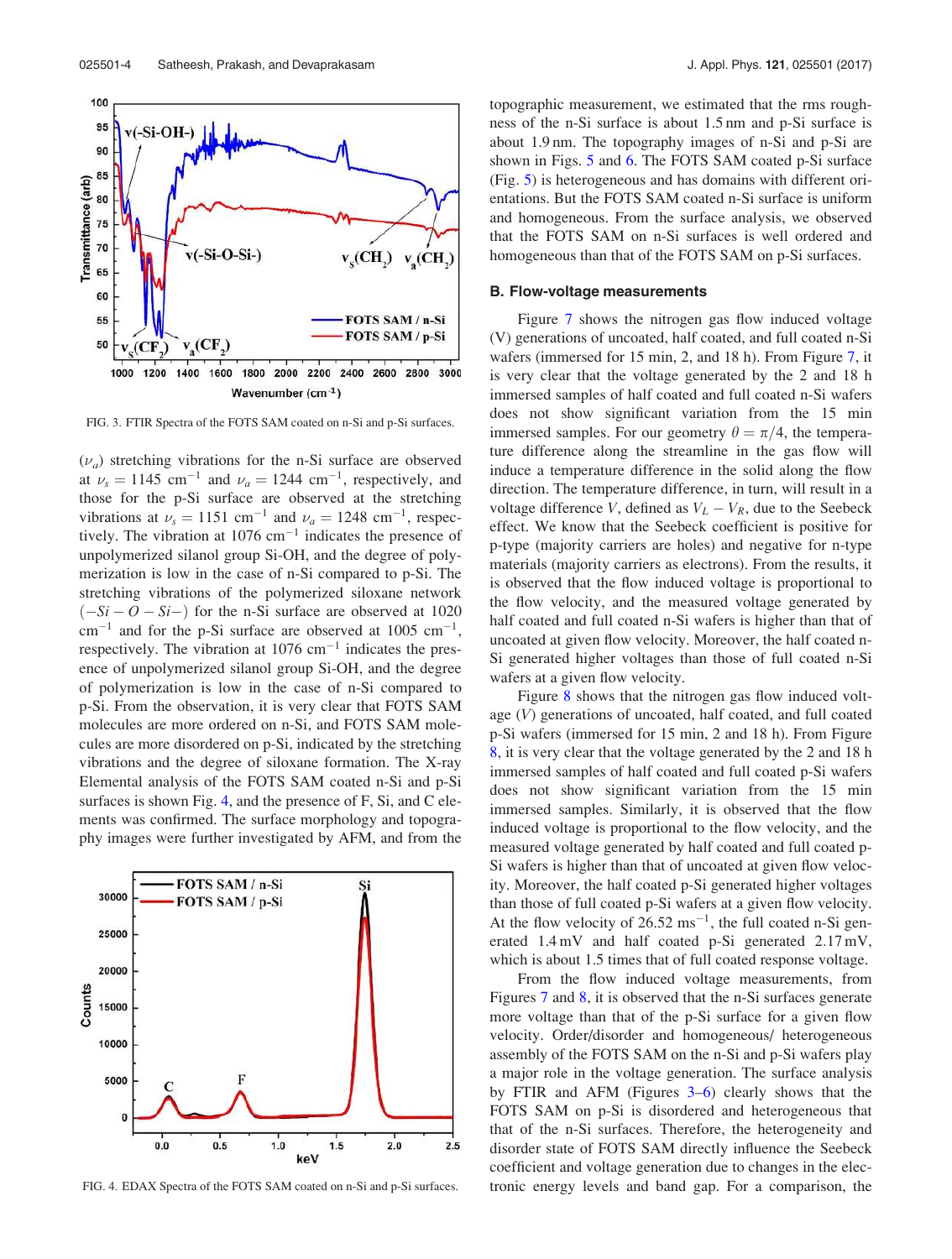

FIG. 5. AFM contact mode image of the FOTS SAM on the n-Si surface, and the line profile shows height variations in the z-direction.

estimated response voltages for the uncoated, full coated, and half coated n-Si and p-Si surfaces at the flow velocity of  $26.52 \text{ ms}^{-1}$  are given in Table I.

Figures 9 and 10 show the plots of flow induced voltage (V), over a range of values of u and  $u^2$  of the uncoated, half coated, and full coated n-Si and p-Si. Analysing the flow induced voltage  $(V)$  versus velocity  $u$ , it is observed that there are two response regimes, (i) linear regime and (ii) parabolic regime. Figure 9 shows that the flow induced voltage V increases linearly with velocity below  $u = 10 \text{ ms}^{-1}$  and increases parabolically above the velocity  $u > 10 \text{ ms}^{-1}$  and up to  $u < 26 \,\mathrm{ms}^{-1}$ . Figure 10 shows voltage *V* versus square of the velocity  $u^2$ , and it clearly indicates the linearity between V and  $u^2$  and V and  $M_n^2$ . Using Equations (8) and (9) and linear curve fitting of Figure 10, the respective proportionality constants  $D_s$ and  $A_s$  were estimated and the values are given in Table II.

In this research work, we successfully developed and studied highly sensitive nitrogen gas flow sensors. The effect of surface modification on the flow induced voltage generation of the n-Si and p-Si semiconductors was investigated. FOTS SAM modified highly doped n-Si and p-Si were very sensitive to flow of nitrogen gas. The nitrogen gas flow induced voltage measurements of the uncoated, full, and half coated n-Si and p-Si wafers (Figures 7 and 8) showed that the flow induced voltage generations increase parabolically with flow velocity, as expressed in Equations  $(7)$ – $(9)$ . It is also observed that (i) full coated n-Si and p-Si wafers generated more voltage than that of the uncoated and (ii) half coated (FOTS-SAM) n-Si, and p-Si generated more voltage than that of the full coated. Maximum voltages generated by the uncoated and coated n-Si and p-Si wafers at the flow velocity of  $26.5 \text{ ms}^{-1}$  are given in Table I. The flow induced voltage versus the velocity can be divided into two linear regimes (i)  $u \le 10 \,\text{ms}^{-1}$ ; (ii)  $u > 10 \,\text{ms}^{-1}$  and up to  $u < 26 \,\mathrm{ms}^{-1}$ . The velocity sensitivities  $S_{u_1}$  and  $S_{u_2}$  of the two linear regimes of the uncoated and coated n-Si and p-Si wafers are given in Table III. The FOTS SAM surface modification of n-Si and p-Si wafers increased the sensitivities  $S_{u_1}$ and  $S_{u_2}$  significantly. Referring Equations (8) and (9) and Table II, the proportionality constants  $D_s$  and  $A_s$  increase linearly with square of the velocity  $(u^2)$  and Mach number  $(M_n^2)$ . Therefore, the half coated n-Si and p-Si wafers are more sensitive to nitrogen gas flow than that of the full coated and the uncoated. This enhanced voltage generation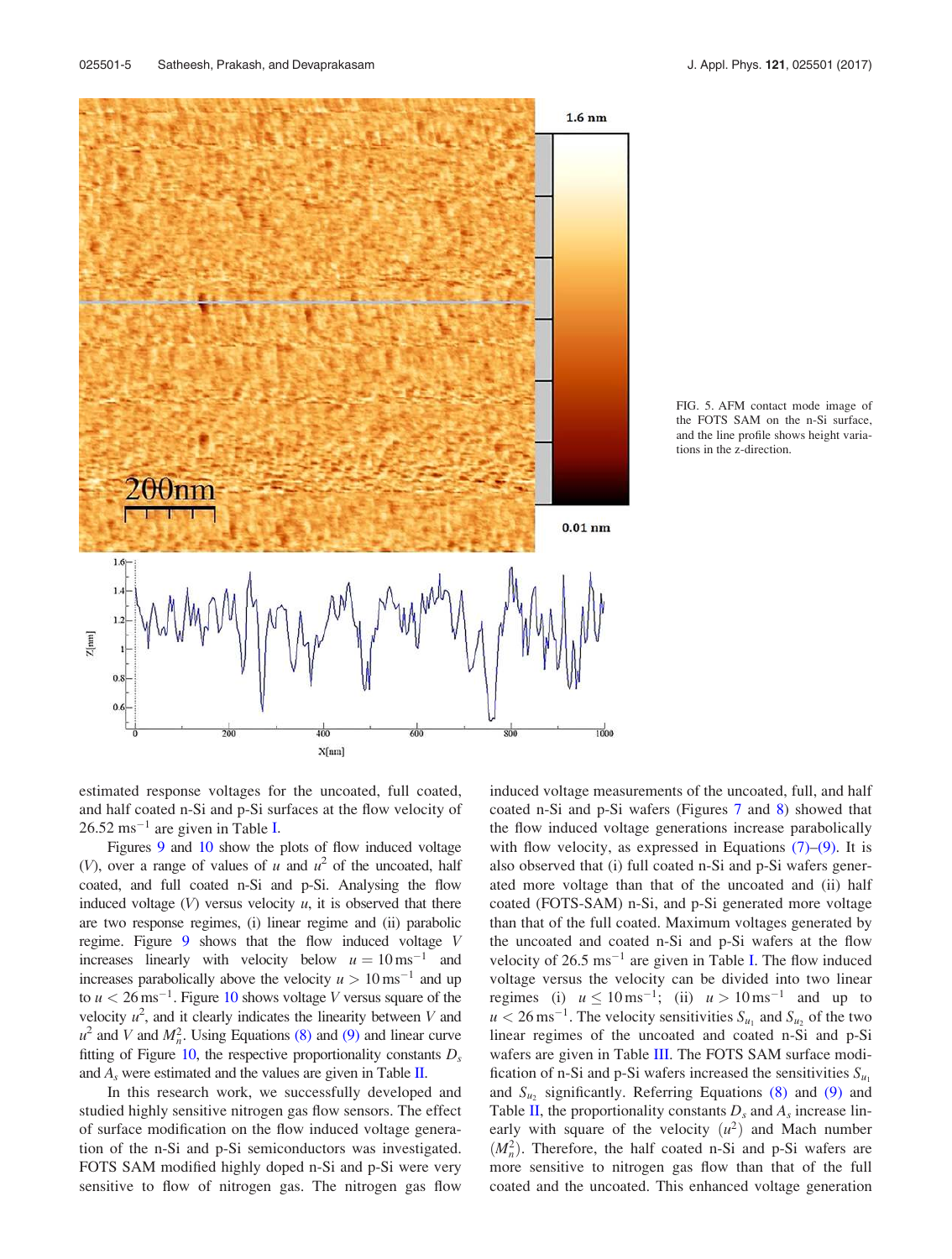

FIG. 6. AFM contact mode image of the FOTS SAM on the p-Si surface, and the line profile shows height variations in the z-direction.

FIG. 7. Voltage generated by uncoated, full coated, and half coated n-Si sensors due to flow of nitrogen gas velocities at 0.0, 5.3, 10.61, 15.91, 21.22, and  $26.52 \text{ ms}^{-1}$ .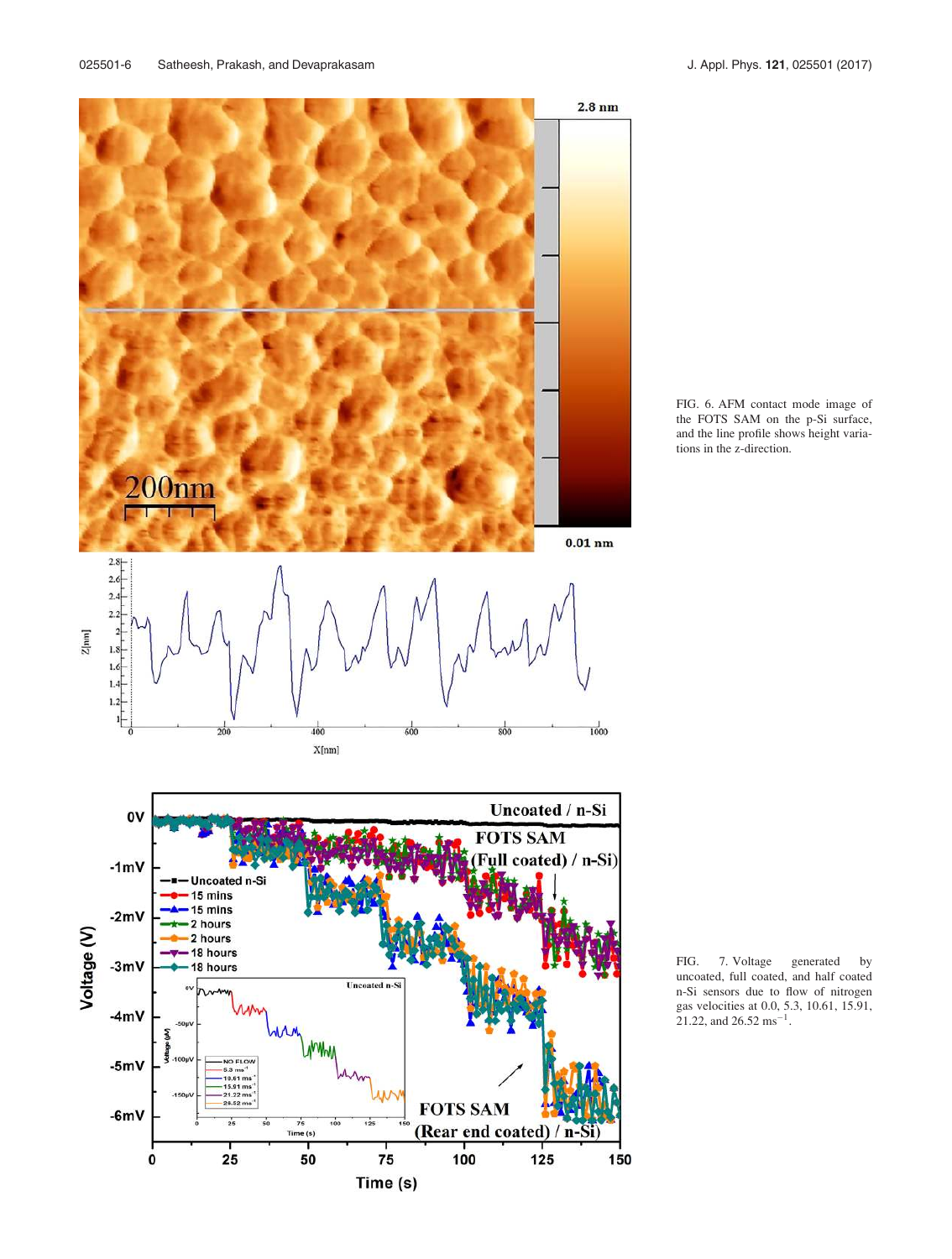

FIG. 8. Voltage generated by uncoated, full coated, and half coated p-Si sensor due to flow of nitrogen gas velocities at 0.0, 5.3, 10.61, 15.91, 21.22, and  $26.52 \text{ ms}^{-1}$ .

TABLE I. Voltage generated by FOTS SAM coated n-Si and p-Si sensors at  $26.52 \text{ ms}^{-1}$ .

| Material type    | Response voltage (mV) |
|------------------|-----------------------|
| Uncoated n-Si    | $-0.15 \pm 0.01$      |
| Full coated n-Si | $-3.15 \pm 0.08$      |
| Half coated n-Si | $-6.07 \pm 0.33$      |
| Uncoated p-Si    | $0.06 \pm 0.01$       |
| Full coated p-Si | $1.41 \pm 0.06$       |
| Half coated p-Si | $2.13 \pm 0.15$       |

of the FOTS SAM modified n-Si and p-Si could be understood and explained by invoking the electronic Band Theory of Semiconductors.

Band theory based derivations and analysis of Seebeck coefficient  $(\alpha_s)$  and inference of experimental results show that both the Seebeck coefficient and hence the flow induced



FIG. 9. Plot of voltage versus u (velocity) of FOTS SAM uncoated, half coated, and full coated n-Si and p-Si surfaces.



FIG. 10. Plot of voltage versus  $u^2$  of FOTS SAM uncoated, half coated, and full coated n-Si and p-Si surfaces.

voltage generations of FOTS SAM-n-Si and p-Si interfaces were influenced by the changes in values of the Fermi Energy  $(E_F)$ , conduction band energy level  $(E_c)$ , valence band energy level  $(E_v)$ , electrical conductivity  $(\sigma)$ , energy barrier between FOTS SAM and n-Si, and phonon-electron momentum transfer, which result in trapping and

TABLE II. Constants  $D_s$  and  $A_s$  of FOTS SAM coated n-Si and p-Si wafers.

| Material type    | $D_s(\mu V s^2 m^{-2})$ | $A_s(V)$ |
|------------------|-------------------------|----------|
| Uncoated n-Si    | $-0.22$                 | $-0.025$ |
| Full coated n-Si | $-3.9$                  | $-0.48$  |
| Half coated n-Si | $-8.1$                  | $-0.99$  |
| Uncoated p-Si    | 0.072                   | 0.012    |
| Full coated p-Si | 1.8                     | 0.221    |
| Half coated p-Si | 2.7                     | 0.334    |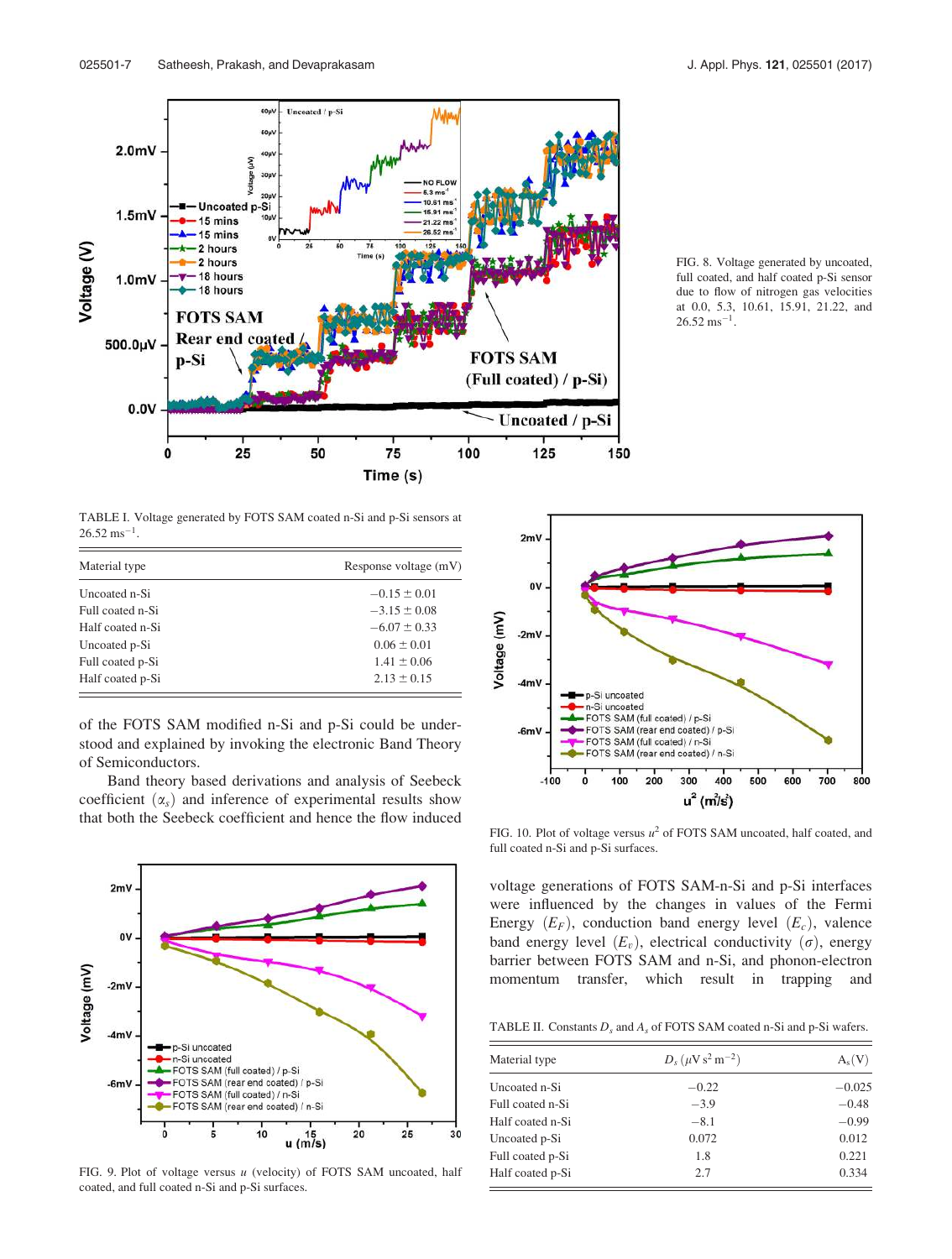TABLE III. Velocity sensitivity  $S_{u_1} \leq 10 \,\text{ms}^{-1}$  and  $S_{u_2} > 10 \,\text{ms}^{-1}$  and  $< 26 \,\mathrm{ms}^{-1}$ .

| Sample type      | $S_{u_1}(\mu V \sin^{-1})$ | $S_{\mu_2}(\mu V \sin^{-1})$ |
|------------------|----------------------------|------------------------------|
| Uncoated n-Si    | $-5.5$                     | $-5.7$                       |
| Full coated n-Si | $-81.1$                    | $-142.2$                     |
| Half coated n-Si | $-141.5$                   | $-273.1$                     |
| Uncoated p-Si    | 2.3                        | 2.0                          |
| Full coated p-Si | 42.3                       | 56.1                         |
| Half coated p-Si | 69.2                       | 85.4                         |

accumulation of charge carriers at the interfaces. It is further observed that the synergism of different mechanisms contributes to the cumulative increase of flow induced voltage of the FOTS SAM modified surfaces. The enhanced voltage generations and high sensitivities are caused by an effective increase of the gradient of Fermi Energy  $(E_F)$  (Seebeck coefficient) due to FOTS SAM coatings and influenced by (i) the electron and hole density distributions, intrinsic band energy levels and band gap energy, formation of an electron-depletion layer (EDL) in n-type oxide semiconductors, hole-accumulation layer (HAL) in p-type oxide semiconductors; (ii) asymmetrical potential difference between the coated and uncoated regions; (iii) electrical and thermal conductivities and their transport characteristics on the surface and the subsurface; (iv) accumulation of charge carriers; (v) the molecular level interactions between nitrogen gas molecules and the perfluoro  $CF_3, CF_2, CF$  groups; (vi) degree of molecular order and orientation, conformational transitions, thermal stability, gradient janus (philic-phobic) interaction of the FOTS SAM.

This study showed that the FOTS SAM surface modified n-Si and p-Si wafers are very good candidates for nitrogen gas flow sensing and for energy harvesting applications. The outcomes of this work are promising and will open up new applications of organic-inorganic interfaces for specific gas sensing, energy harvesting, and detection of impurities in gas and the environment.

#### ACKNOWLEDGMENTS

The authors thank funding agency and affiliated institutions, DST-Nanomission, Government of India, Grant No: DST-Nanomission/SR/NM/PG-04-2008/25-02-2009, Karunya University, Coimbatore, VIT University, Chennai Campus, InCUBE-EngSciRes R&D, Udumalpet, Coimbatore, for providing financial support to carry out this research work. We also thank Mr. A. Raja and Mr. M.B.S. Praveen, lab technicians of the Centre for Research in Nanotechnology, KU, for their technical support. We are very grateful to Professor. M. S. Bobji and Professor Sathis Vasu Kailash, Department of Mechanical Engineering, Indian Institute of Science for the valuable discussions and suggestions. Finally, we thank Mr. Shama Sunder, Nanotribology Lab, Indian Institute of Science for the service and necessary technical help to carry out FTIR and AFM measurements.

- <sup>2</sup>D. Devaprakasam, S. Sampath, and S. K. Biswas, "Thermal stability of perfluoroalkyl silane self-assembled on a polycrystalline aluminum surface," Langmuir 20, 1329-1334 (2004).
- <sup>3</sup>B. C. Bunker, R. W. Carpick, R. A. Assink, M. L. Thomas, M. G. Hankins, J. A. Voigt, D. Sipola, M. P. de Boer, and G. L. Gulley, "The impact of solution agglomeration on the deposition of self-assembled monolayers," Langmuir 16, 7742–7751 (2000).
- <sup>4</sup>O. P. Khatri and S. Biswas, "Thermal stability of octadecyltrichlorosilane self-assembled on a polycrystalline aluminium surface," Surf. Sci. 572, 228–238 (2004).
- <sup>5</sup>J. Christopher Love, J. K. Kriebel, R. G. Nazzo, L. A. Estroff, and G. M. Whitesides, "Self-assembled monolayers of thiolates on metals as a form of nanotechnology," Chem. Rev. 105, 1103–1170 (2005).
- <sup>6</sup>S. Onclin, B. J. Ravoo, and D. N. Reinhoudt, "Engineering silicon oxide surfaces using self-assembled monolayers," Angew. Chem., Int. Ed. 44, 6282–6304 (2005).
- <sup>7</sup>D. Devaprakasam and S. K. Biswas, "Molecular damping: Mechanical response of self-assembled monomolecular layer to compression," Phys. Rev. B 72, 125434 (2005).
- <sup>8</sup>D. Devaprakasam and S. K. Biswas, "Measurement of stiffness and damping constant of self-assembled monolayers," Rev. Sci. Instrum. 76, 035102 (2005).
- 9 T. M. Mayer, M. P. de Boer, N. D. Shinn, P. J. Clews, and T. A. Michalske, "Chemical vapor deposition of fluoroalkylsilane monolayer films for adhesion control in microelectromechanical systems," J. Vac. Sci. Technol., B 18, 2433–2440 (2000).
- <sup>10</sup>T. V. Desai, A. R. Woll, F. Schreiber, and J. R. Engstrom, "Nucleation and growth of perfluoropentacene on self-assembled monolayers: Significant changes in island density and shape with surface termination," J. Phys. Chem. C 114, 20120–20129 (2010).
- <sup>11</sup>H. Ahn and J. E. Whitten, "Vapor-deposition of aluminum on thiopheneterminated self-assembled monolayers on gold," J. Phys. Chem. B 107, 6565–6572 (2003).
- <sup>12</sup>Y. X. Zhuang, O. Hansen, T. Knieling, C. Wang, P. Rombach, W. Lang, W. Benecke, M. Kehlenbeck, and J. Koblitz, "Thermal stability of vapor phase deposited self-assembled monolayers for MEMS anti-stiction," J. Micromech. Microeng. 16, 2259 (2006).
- <sup>13</sup>Y. X. Zhuang, O. Hansen, T. Knieling, C. Wang, P. Rombach, W. Lang, W. Benecke, M. Kehlenbeck, and J. Koblitz, "Vapor-phase self-assembled monolayers for anti-stiction applications in MEMS," J. Microelectromech. Syst. 16, 1451–1460 (2007).
- <sup>14</sup>S. Allison, R. Smith, D. Howard, C. Gonzlez, and S. Collins, "A bulk micromachined silicon thermopile with high sensitivity," Sens. Actuators, A 104, 32–39 (2003).
- <sup>15</sup>D. Aswal, S. Lenfant, D. Guerin, J. V. Yakhmi, and D. Vuillaume, "Self assembled monolayers on silicon for molecular electronics," Anal. Chim. Acta 568, 84–108 (2006).
- <sup>16</sup>T. H. Geballe and G. W. Hull, "Seebeck effect in silicon," Phys. Rev. 98, 940–947 (1955).
- <sup>17</sup>A. V. Herwaarden, "The seebeck effect in silicon ICs," Sens. Actuators 6, 245–254 (1984).
- <sup>18</sup>A. V. Herwaarden and P. Sarro, "Thermal sensors based on the seebeck effect," Sens., Actuators 10, 321–346 (1986).
- <sup>19</sup>C. Herring, "Theory of the thermoelectric power of semiconductors," Phys. Rev. 96, 1163–1187 (1954).
- <sup>20</sup>S. Ghosh, A. Sood, and N. Kumar, "Carbon nanotube flow sensors," Science 299, 1042-1044 (2003).
- <sup>21</sup>A. K. Sood and S. Ghosh, "Direct generation of a voltage and current by gas flow over carbon nanotubes and semiconductors," Phys. Rev. Lett. 93, 086601 (2004).
- <sup>22</sup>S. S. Sarkar, S. Ghosh, and A. Sood, "Response time measurement in flow induced signal generation on semiconductors," Sens. Actuators, A 137, 209–212 (2007).
- <sup>23</sup>S. Ghosh, A. K. Sood, S. Ramaswamy, and N. Kumar, "Flow-induced voltage and current generation in carbon nanotubes," Phys. Rev. B 70, 205423 (2004).
- <sup>24</sup>A. Sood, "Carbon nanotubes: Pressure-induced transformations and voltage generation by flow of liquids," Radiat. Phys. Chem. 70, 647–653 (2004).
- $25A$ . Sood, S. Ghosh, and N. Kumar, "Flow driven electronic transport in carbon nanotubes," Int. J. Nanosci. 4, 839–848 (2005).
- <sup>26</sup>A. Sood, S. Ghosh, and A. Das, "Flow-driven voltage generation in carbon nanotubes," Pramana 65, 571–579 (2005).

<sup>&</sup>lt;sup>1</sup>A. Ulman, "Formation and structure of self-assembled monolayers," Chem. Rev. 96, 1533–1554 (1996).